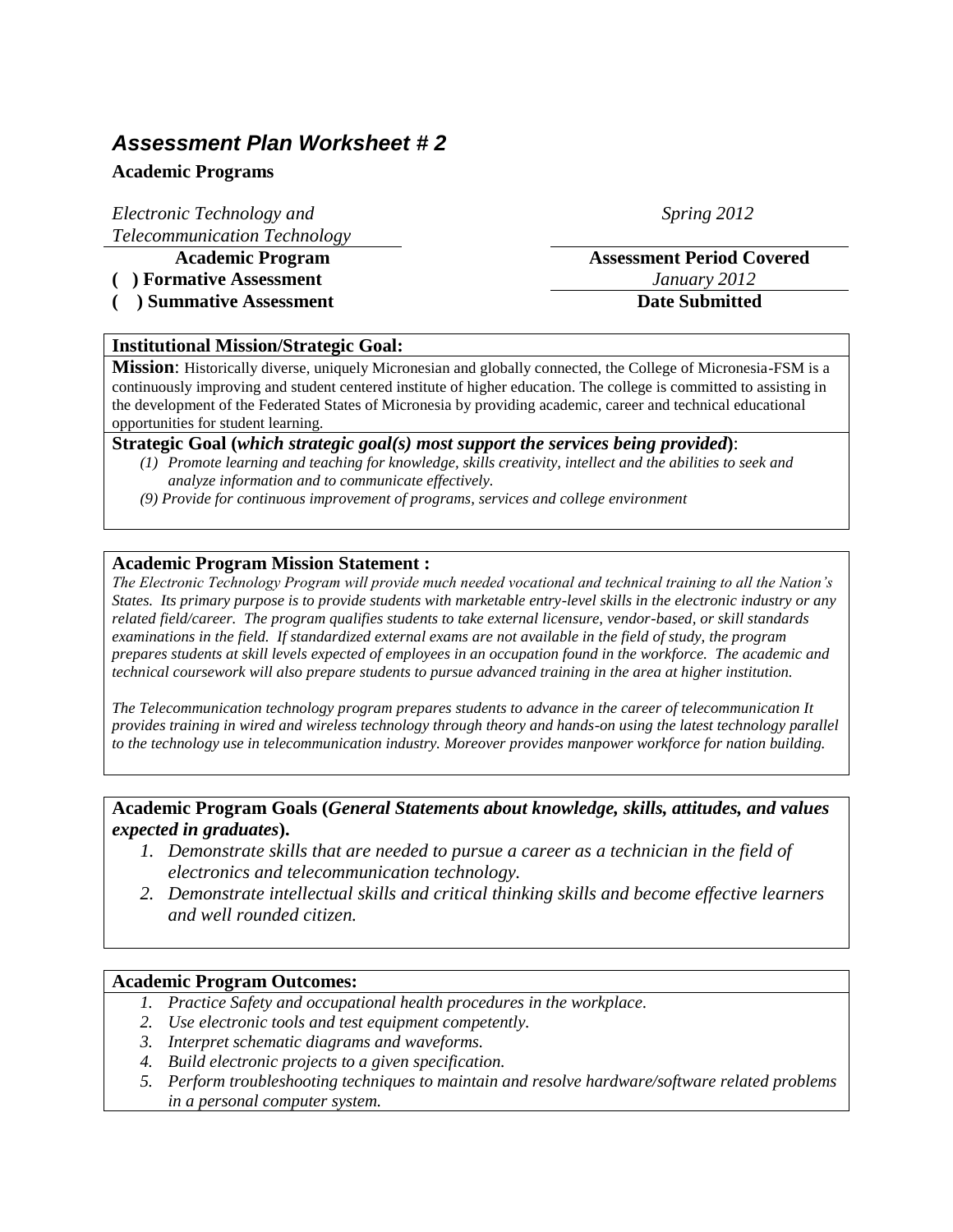- *6. Perform troubleshooting techniques to maintain, diagnose, and repair electronic equipment and devices.*
- *7. Practice career in telecommunication industry.*
- *8. Troubleshoot microwave, fiber optic, radio communication and telephone system*

| <b>Evaluation questions</b>                 | <b>Data</b>   | <b>Sampling</b>      | <b>Analysis</b> |
|---------------------------------------------|---------------|----------------------|-----------------|
|                                             | sources       |                      |                 |
| Are students practicing safety and          | Hands-on      | All second year      | Performance     |
| occupational health procedure in the        | workshop      | students enrolled in | test score      |
| workplace properly?                         | activities    | VEE 224 and VEE      | and written     |
|                                             | and written   | 225                  | test score.     |
|                                             | test.         |                      |                 |
| Are the students competently use electronic | Hands-on      | All second year      | Performance     |
| tools and equipment?                        | workshop      | students enrolled in | test score      |
|                                             | activities    | VEE 224 and VEE      | and written     |
|                                             | and written   | 225                  | test score.     |
|                                             | test.         |                      |                 |
| Are the students following the correct      | Hands-on      | All first year       | Performance     |
| procedure in project making according to    | workshop      | students enrolled in | test score      |
| the specification?                          | activities    | VEE 224 and VEE      | and written     |
|                                             | and written   | 225                  | test score.     |
|                                             | test.         |                      |                 |
| Are the students were able to perform       | Hands-on      | Second year          | Performance     |
| servicing, troubleshooting and repair on    | workshop      | Electronic students  | test score      |
| electronics equipment and products?         | activities    | enrolled in VEE      | and written     |
|                                             | and written   | 224 and VEE 225      | test score.     |
|                                             | test.         |                      |                 |
| Are the student practice career in          | Hands-on      | Second year          | Performance     |
| telecommunication?                          | workshop      | Telecommunication    | test score      |
|                                             | activities or | students enrolled in | and written     |
|                                             | on-the-job    | VTE 260, VTE 280     | test score.     |
|                                             | training      | & VTE 281            |                 |
| Are the student were able to troubleshoot   | Hands-on      | Second year          | Performance     |
| wire and wireless telecommunication         | workshop      | Telecommunication    | test score      |
| system?                                     | activities    | students enrolled in | and written     |
|                                             | and written   | VTE 260, VTE 280     | test score.     |
|                                             | test.         | & VTE 281            |                 |